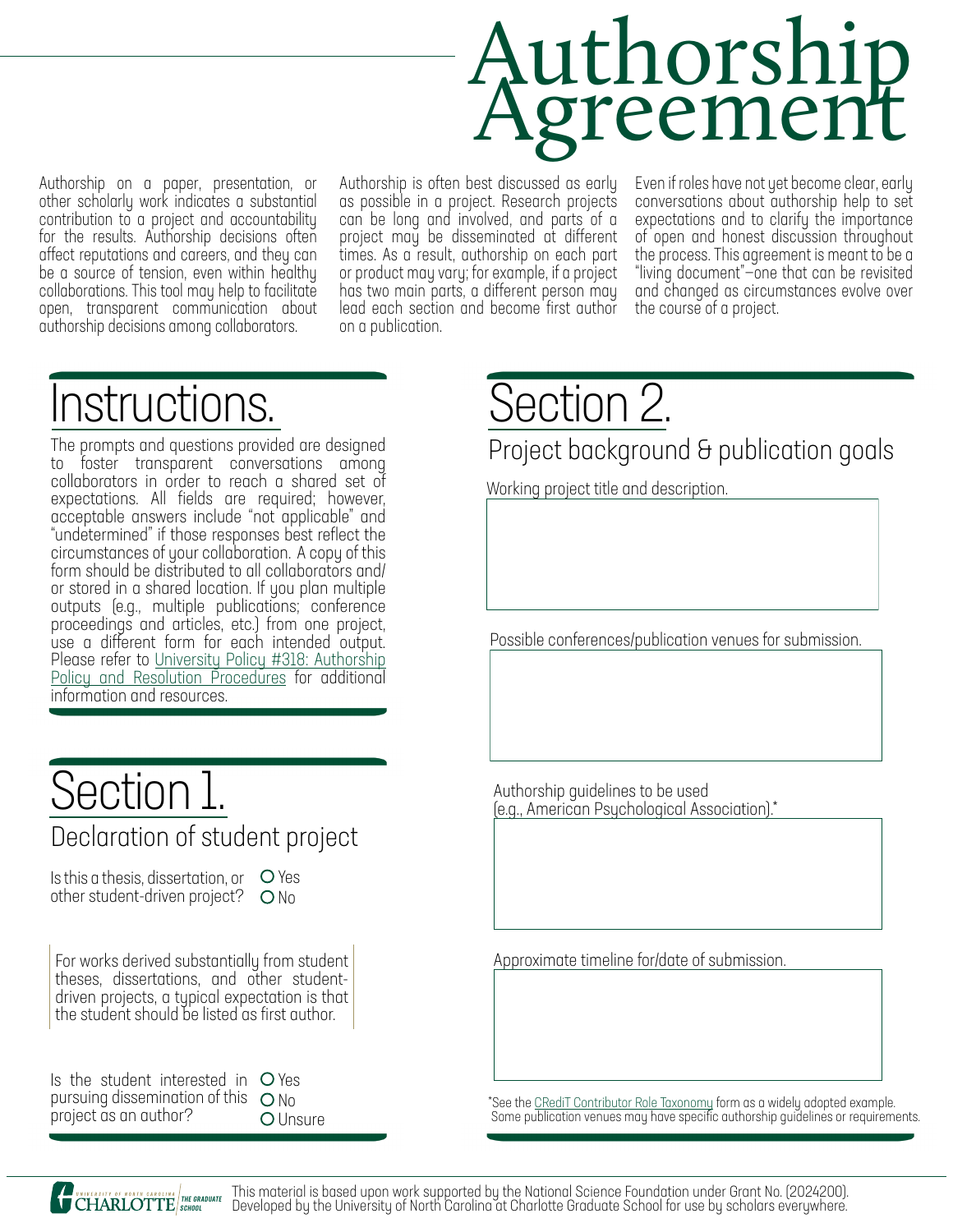#### Tentative author positions & tasks Section 3.

Corresponding author:

| Position | Name | Tasks/roles                                                                                                            |
|----------|------|------------------------------------------------------------------------------------------------------------------------|
|          |      |                                                                                                                        |
|          |      |                                                                                                                        |
|          |      |                                                                                                                        |
|          |      |                                                                                                                        |
|          |      |                                                                                                                        |
|          |      |                                                                                                                        |
|          |      |                                                                                                                        |
|          |      |                                                                                                                        |
|          |      | [Add additional authors and contributors as needed. A supplementary page (page 4) with additional space is available.] |

#### Acknowledgment of non-author contributors Section 4.

Sometimes, contributions may warrant acknowledgment rather than authorship. Having conversations with contributors about acknowledging their contributions in final products is typically good practice.

| Name & contribution | Has contributor agreed<br>to acknowledgment? |
|---------------------|----------------------------------------------|
|                     | O Yes<br>ONO                                 |
|                     | O Yes<br>ON <sub>0</sub>                     |
|                     | O Yes<br>ON <sub>0</sub>                     |

# Section 5.

Non-responsive co-authors

Occasionally, someone initially involved in a project may cease to respond to communication about dissemination of results, despite interest in this pursuit amongst remaining collaborators. In such cases, collaborators may find it useful to set a timeframe within which they may hold each other accountable for communication.

If a co-author ceases to participate in discussions about dissemination within



of completion of a project, collaborators mutually agree that that person will not be included as a co-author.

\*In most cases, twelve months is a reasonable expectation, but some cases may warrant more condensed timeframes.

#### Disputes.

Despite best efforts, authorship disputes may sometimes arise. This document may be helpful in [resolving such disputes, but if not, additional s](https://legal.uncc.edu/policies/up-318)uggestions may be found in [University Policy #318: Authorship Policy and Resolution Procedures.](https://legal.uncc.edu/policies/up-318) The policy offers suggestion[s for informal resolution](https://legal.uncc.edu/policies/up-318) of disputes and outlines official steps for a more formal resolution.

THE ORADUATE This material is based upon work supported by the National Science Foundation under Grant No. (2024200).<br>BEHOOL DEVeloped by the University of North Carolina at Charlotte Graduate School for use by scholars ev UNIVERSITY OF NORTH CAROLINA THE GRADUATE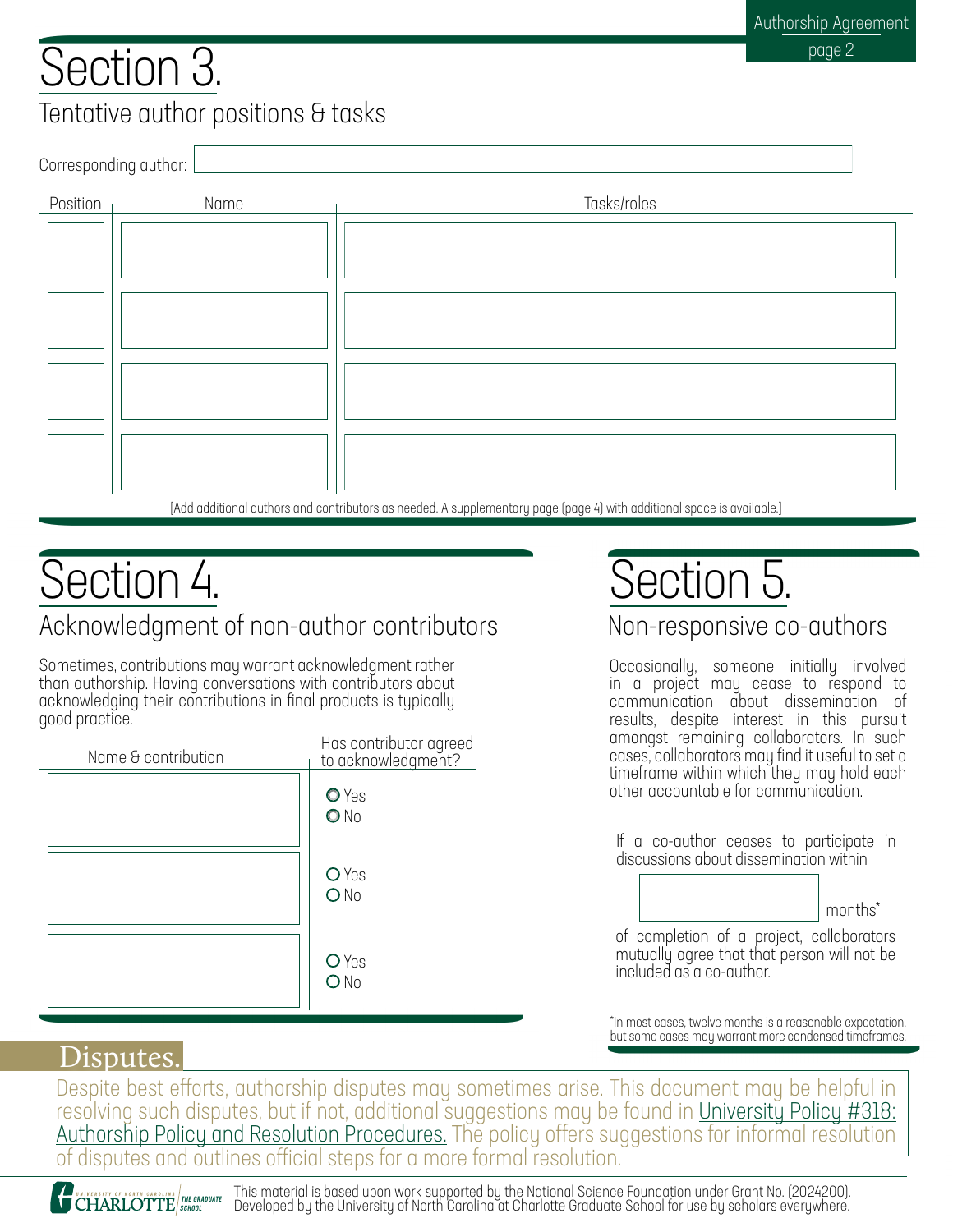#### Changes to current agreement Section 6.

Sometimes roles, responsibilities, and contributions change, resulting in the need to change who will be an author and in what order.

Describe at what project stages this agreement will be discussed again (e.g., at midpoint of data collection, after an initial draft is written, prior to first submission, after any revisions to a manuscript under review at a journal).

Describe what process will be used to make authorship changes (e.g., decision by first author after consultation with others; majority vote; etc.).

### Section 7.

Other items discussed by the team

#### Addenda.

Space for additional authors and addenda to this document is available on the supplementary page (page 4) provided at the end of this file.

## Section 8.

#### Acknowledgment of discussion

Space for collaborators' signatures and two contact email addresses is provided below. Collecting second/backup email addresses is important as projects sometimes last longer than anticipated, even after some collaborators have left the institution or graduated.

By signing, you acknowledge that you have received and agree with the authorship plan as outlined in this document. As noted, this document is not binding and is subject to change with the evolution of the collaborative project.

| Signature I<br>e-mail 1: [ | e-mail $2:$  | Date l |  |
|----------------------------|--------------|--------|--|
| Signature I<br>e-mail 1: [ | e-mail 2: [  | Date   |  |
| Signature l<br>e-mail 1: [ | $e$ -mail 2: | Date   |  |
| Signature I<br>e-mail 1: [ | e-mail 2: [  | Date   |  |

THE ORADUATE This material is based upon work supported by the National Science Foundation under Grant No. (2024200).<br>BEHOOL DEVeloped by the University of North Carolina at Charlotte Graduate School for use by scholars ev **CHARLOTTE** SCHOOL